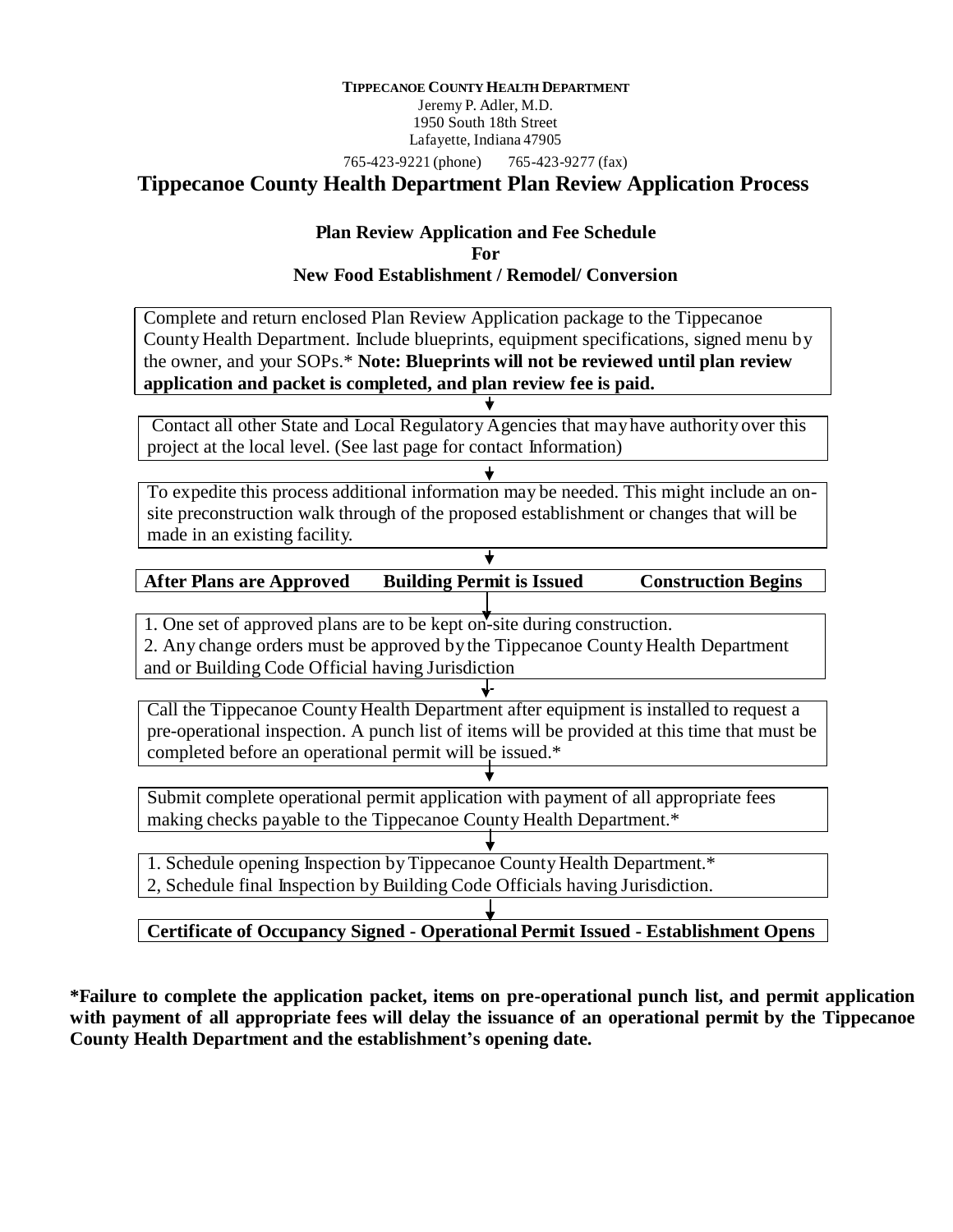TIPPECANOE COUNTY HEALTH DEPARTMENT Jeremy P. Adler, M.D., Health Officer 1950 South 18th Street Lafayette, Indiana 47905 <http://www.tippecanoe.in.gov/health> 765-423-9221 (phone) 765-423-9277 (fax)

# Tippecanoe County Plan Review Application Fee

Tippecanoe County Ordinance 2007-19 CM defines a mobile food service establishment as an establishment with or without afixed location that is capable of being readily moved intact from a location, where food is intended for human consumption outside the facility.

> The plan review fee must be paid prior to any review of your plans and/or any consultations regarding new food service establishments. The fee associated with this application is NON REFUNDABLE.

| Establishment's Name:                                                                                                                                                                                                                                                                                           |       | Owner's Name                                                                                                                      |                                                 |  |  |
|-----------------------------------------------------------------------------------------------------------------------------------------------------------------------------------------------------------------------------------------------------------------------------------------------------------------|-------|-----------------------------------------------------------------------------------------------------------------------------------|-------------------------------------------------|--|--|
|                                                                                                                                                                                                                                                                                                                 |       | Must be different than the Establishment Address                                                                                  |                                                 |  |  |
|                                                                                                                                                                                                                                                                                                                 |       |                                                                                                                                   |                                                 |  |  |
| $City:$ $St.$ $Zip$                                                                                                                                                                                                                                                                                             |       |                                                                                                                                   |                                                 |  |  |
|                                                                                                                                                                                                                                                                                                                 |       |                                                                                                                                   |                                                 |  |  |
| Contact Person's Name                                                                                                                                                                                                                                                                                           |       |                                                                                                                                   |                                                 |  |  |
|                                                                                                                                                                                                                                                                                                                 |       |                                                                                                                                   | Contact Person's Name                           |  |  |
| Mailing Address (if different from above)                                                                                                                                                                                                                                                                       |       |                                                                                                                                   | Mailing Address (if different from above)       |  |  |
| Plan Review Fee Schedule is based on the square footage of your establishment<br>$\Box$ 0-3,000 sq ft: \$200.00<br>$\Box$ 3,001-30,000 sq.ft:\$200.00 $\Box$ 40,001-60,000 sq.ft: \$400.00                                                                                                                      | Email | Contractor's Name<br>Project Superintendent's Name<br>$\Box$ 30,001-40,000 sq.ft: \$300.00 $\Box$ 60,001 sq.ft and over: \$600.00 |                                                 |  |  |
| Please Note: There will be an additional fee of \$50.00 per follow up visit if required; which is to be paid prior to the site visit<br>$\Box$ 2 <sup>nd</sup> inspection \$50.00 $\Box$ 3 <sup>rd</sup> inspection \$50.00 $\Box$ 4 <sup>th</sup> inspection \$50.00 $\Box$ 5 <sup>th</sup> inspection \$50.00 |       |                                                                                                                                   |                                                 |  |  |
| <b>Establishment's Total Square</b><br>Footage is Sq.Ft.                                                                                                                                                                                                                                                        |       | TOTAL AMOUNT DUE:\$<br>Health Department                                                                                          | Please Make Checks Payable to Tippecanoe County |  |  |
| Signature:                                                                                                                                                                                                                                                                                                      |       | Date:                                                                                                                             |                                                 |  |  |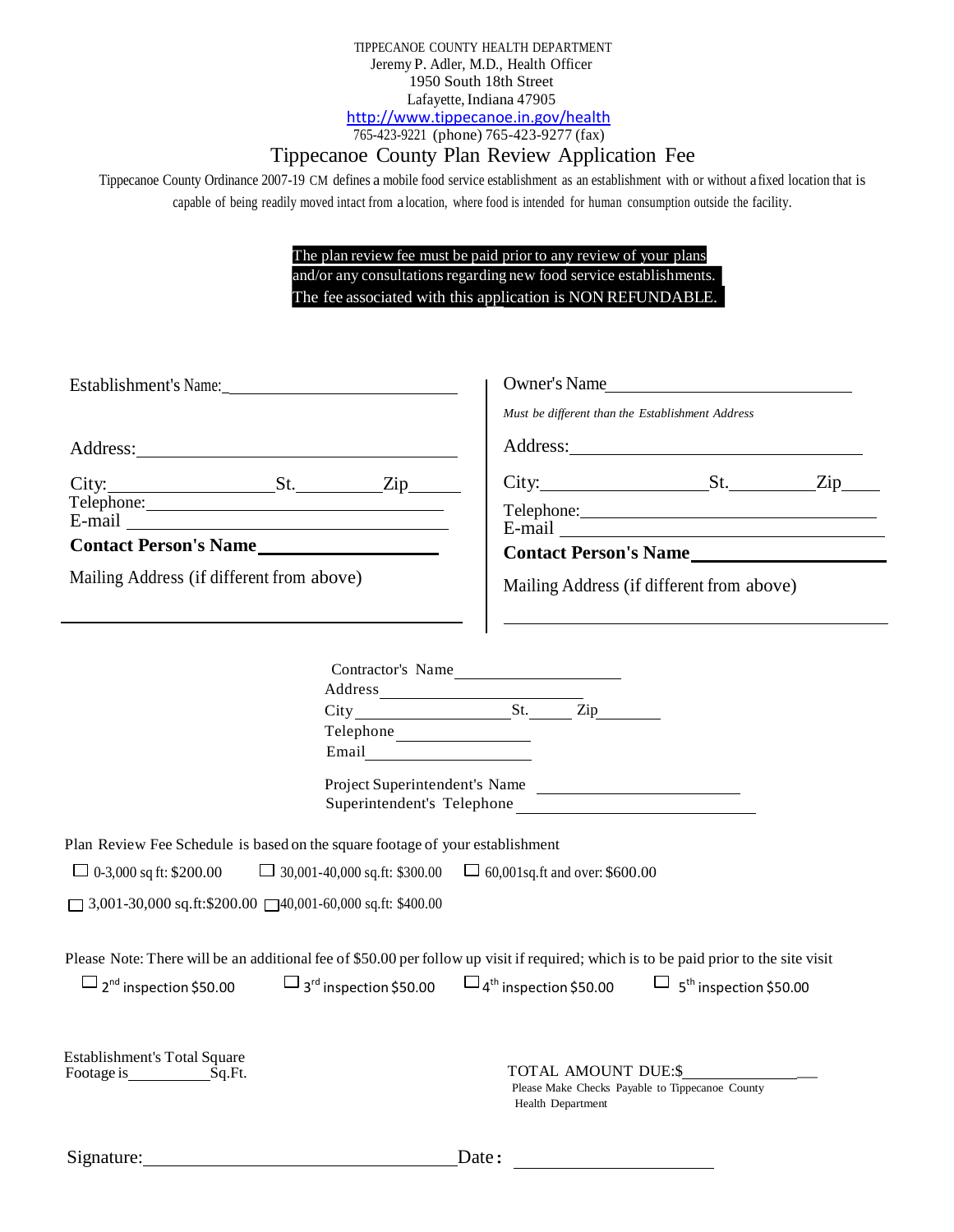# **Tippecanoe County Health Department**

|                                                                     |           |                      | New Establishment ______Remodel ___________Change of Ownership                           |
|---------------------------------------------------------------------|-----------|----------------------|------------------------------------------------------------------------------------------|
|                                                                     |           |                      |                                                                                          |
|                                                                     |           |                      | I have submitted plans/applications to the following authorities on the following dates: |
|                                                                     |           |                      |                                                                                          |
|                                                                     |           |                      |                                                                                          |
| <b>Building Commission</b>                                          |           |                      |                                                                                          |
| Projected Date for Start of Project __________________              |           |                      |                                                                                          |
| Projected Date for Completion of Project_                           |           |                      |                                                                                          |
| <b>Hours of Operation</b>                                           |           |                      |                                                                                          |
| Sunday ______Monday _______Tuesday _____Wednesday                   |           |                      |                                                                                          |
|                                                                     |           |                      |                                                                                          |
| Thursday Friday Saturday                                            |           |                      |                                                                                          |
| <b>Type of Operation</b> (Please circle all that apply)             |           |                      |                                                                                          |
|                                                                     |           |                      |                                                                                          |
| <b>Restaurant Related</b><br>Bar with Food Prep Buffet or Salad Bar |           |                      | Cafeteria                                                                                |
| Catering                                                            | Church    |                      | Commissary                                                                               |
| Counter                                                             | Fast Food |                      | Mobile                                                                                   |
| Sit down meals Tableside/Display Cooking                            |           |                      | Take out Menu                                                                            |
| Other ________________                                              |           |                      |                                                                                          |
| Number of Seats_________                                            |           |                      |                                                                                          |
| Maximum Meals to be served:                                         |           | <b>Breakfast</b>     |                                                                                          |
|                                                                     |           | Lunch                |                                                                                          |
|                                                                     |           | <b>Dinner</b>        |                                                                                          |
| <b>Grocery Related</b>                                              |           |                      |                                                                                          |
| <b>Bakery</b>                                                       | Ice       |                      | Self-service baked                                                                       |
| Deli                                                                |           | Production/Packaging | goods                                                                                    |
| <b>Fresh Meat</b>                                                   |           | Produce              | Self-service bulk items                                                                  |
| <b>Grocery Store</b>                                                |           | Seafood/Fish         |                                                                                          |
| Number of Staff Full Time                                           |           |                      | Part Time                                                                                |
|                                                                     |           |                      |                                                                                          |

Number of Floors on which operations are to be conducted\_\_\_\_\_\_\_\_\_\_\_\_\_\_\_\_\_\_\_\_\_\_\_\_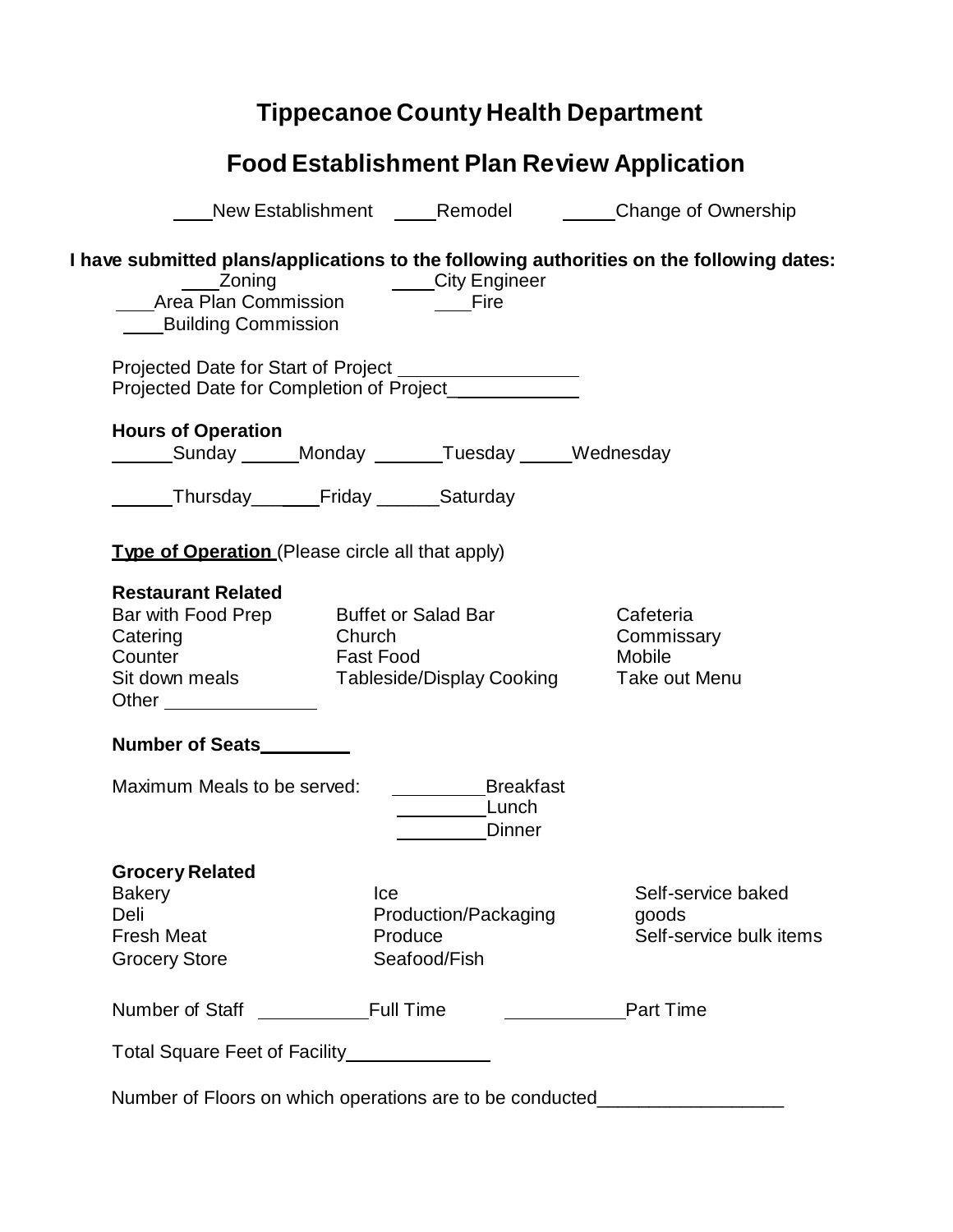#### **Please enclose the following documents:**

Propose Menu (including seasonal, off-site, and banquet menus)

- Site plan showing location of business in building; location of building on site including alleys, streets; location of any outside equipment (dumpsters, well, septic system-if applicable)
- Plan drawn to scale of the food establishment showing location of equipment, plumbing, electrical services and mechanical ventilation
- Manufacturer Specification sheets for each piece of equipment shown on the plans

Equipment schedule

## **Contents and Format of Plans and Specifications**

- 1. Provide plans that are a minimum of 11 X 14 inches in size including the layout of the floor plan accurately drawn to a minimum scale of  $\frac{1}{4}$  inch  $=1$  foot. This is to allow for ease in reading plans.
- 2. Include: proposed menu, seating capacity, and projected daily meal volume for food service operations.

3. Show the location and when requested, elevated drawings of all food equipment. Each piece of equipment must be clearly labeled on the plan with its common name. Food equipment schedule to include make and model numbers and listing of equipment that is certified or classified for sanitation by an ANSI accredited certification program (when applicable).

Submit drawing elevations for self-service hot and cold holding units with sneeze guards.

- 4. Designate clearly on the plan equipment to be used for adequate rapid cooling, including ice baths and refrigeration, and for hot-holding potentially hazardous foods.
- 5. Label and locate separate food preparation sinks when the menu dictates to preclude contamination and cross-contamination of raw and ready-to-eat foods.
- 6. Clearly designate adequate hand washing lavatories for each toilet fixture and in the immediate area of food preparation and utensil washing.
- 7. Provide the room size, aisle space, space between and behind equipment and the placement of the equipment on the floor plan.

8. On the plan represent auxiliary areas such as storage rooms, garbage rooms, toilets, basements and /or cellars used for storage or food preparation. Show all features of these rooms as required by this guidance manual.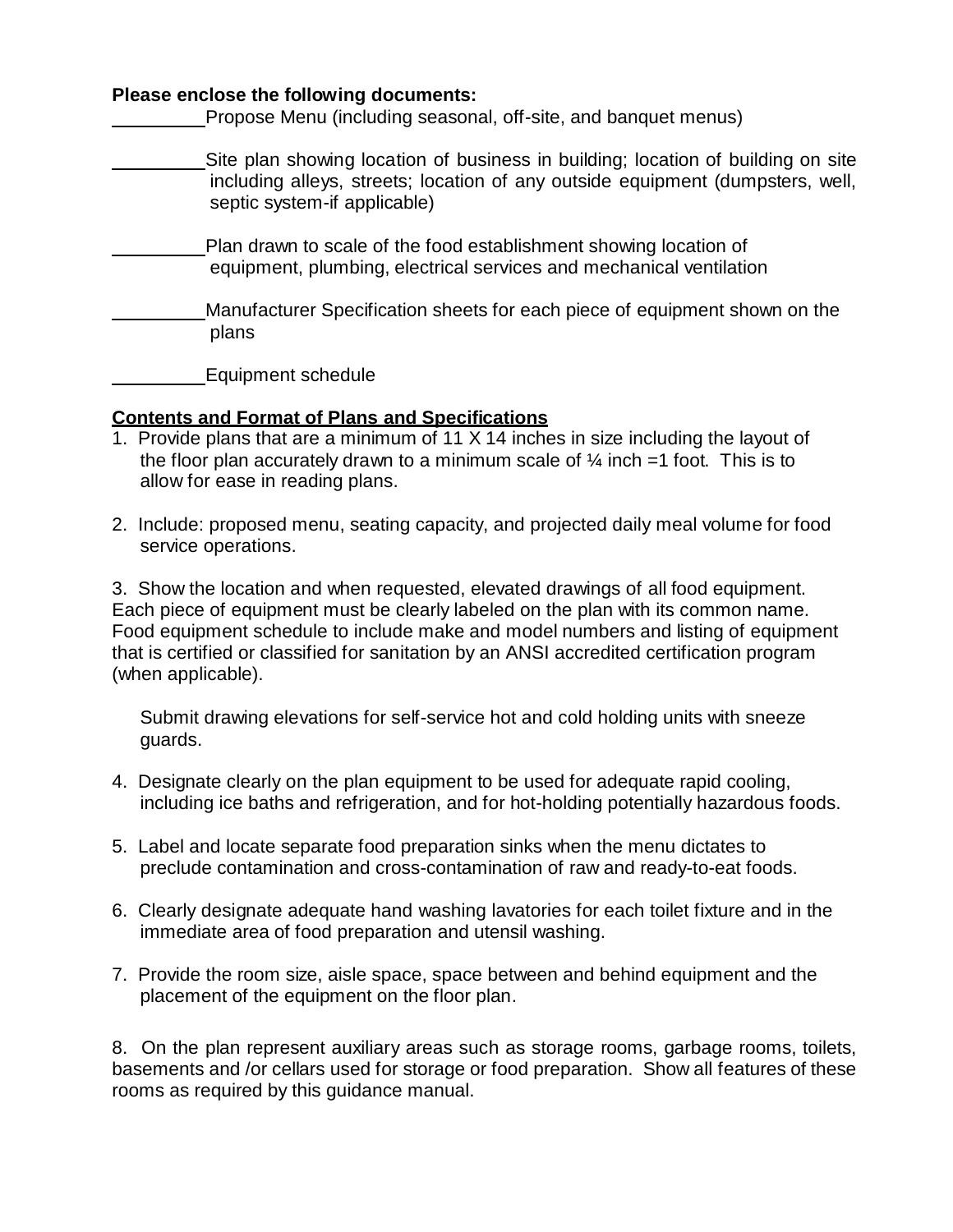- 9. Include and provide specifications for:
	- a. Entrances, exits, loading/unloading areas and docks
	- b. Complete finish schedules for each room including floors, walls, ceilings and coved juncture bases
	- c. Plumbing schedule including location of floor drains, floor sinks, water supply lines, overhead waste-water lines, hot water generating equipment with capacity and recovery rate, backflow prevention, and waste water line connections
	- d. Lighting schedule with protectors
		- (1) At least 216 lux (20 foot candles) at a distance of 75 cm (30 inches) above the floor, in walk in refrigeration units and dry storage areas and in other areas and rooms during period of cleaning
		- (2) At least 756 lux (70 foot candles):
			- i. At a surface where food is provided for consumer self-service such as buffets and salad bars or where fresh produce or packaged foods are sold or offered for consumption
			- ii. Inside equipment such as reach-in and under-counter refrigerators
			- iii. At a distance of 75cm (30 inches) above the floor in areas used for hand washing, ware washing, and equipment and utensil storage and in toilet rooms.
		- (3) At least 756 lux (70 foot candles) at a surface where a food employee is working with food or working with utensils or equipment such as knives, slicers, grinders, or saws where employee safety is a factor.
	- e. Source of water supply and method of sewage disposal. Provide the location of these facilities and submit evidence that state and local regulations are complied with
	- f. A color coded flow chart demonstrating flow patterns for
		- (1) food (receiving, storage, preparation, service)
		- (2) food and dishes (portioning, transport, service)
		- (3) dishes (clean, soiled, cleaning, storage)
		- (4) utensil (storage, use, cleaning)
		- (5) trash and garbage (service area, holding, storage)
	- g. Ventilation schedule for each room
	- h. A mop sink or curbed cleaning facility with facilities for hanging wet mops
	- i. Garbage can washing area/facility
	- j. Cabinets for storing toxic chemicals
	- k. Dressing rooms, locker areas, employee rest areas and/or coat rack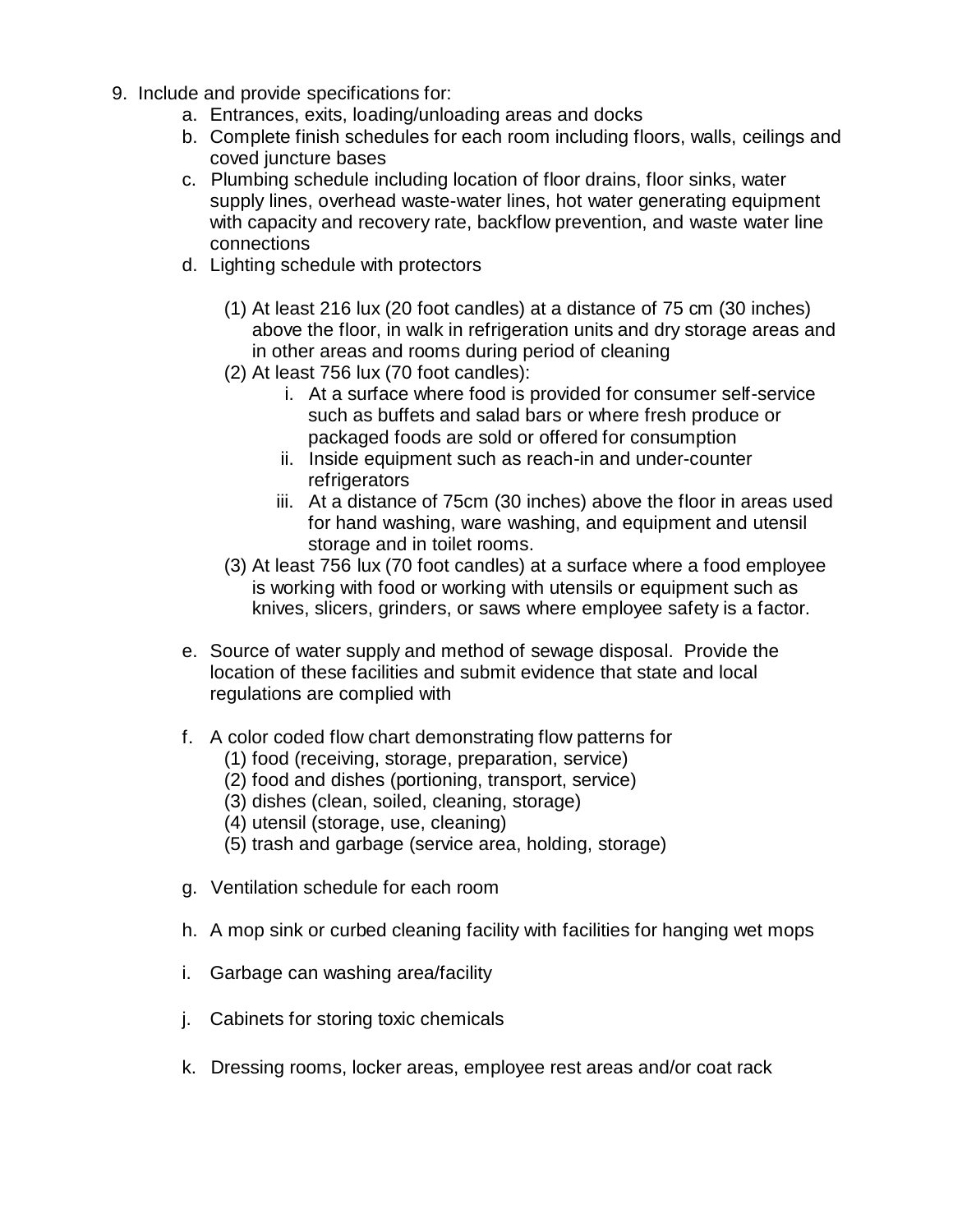# **Food Preparation Review**

**Please answer the following questions.**

# **Potentially Hazardous Foods**

Check categories of Potentially Hazardous Foods (PHF's) to be handled, prepared and served.

| Category                                                                                                                                                                                                                                                                                                                                                              | <b>Yes</b> | <b>No</b> |
|-----------------------------------------------------------------------------------------------------------------------------------------------------------------------------------------------------------------------------------------------------------------------------------------------------------------------------------------------------------------------|------------|-----------|
| Thin meats (i.e.: hamburger, fillets)<br>** Thin Foods: have a thickness of one inch or less                                                                                                                                                                                                                                                                          |            |           |
| Thick meats (i.e.: whole chickens, roast beef)<br>*Thick Foods: have a thickness one inch or more                                                                                                                                                                                                                                                                     |            |           |
| Cold processed foods                                                                                                                                                                                                                                                                                                                                                  |            |           |
| Hot processed foods                                                                                                                                                                                                                                                                                                                                                   |            |           |
| Bakery goods                                                                                                                                                                                                                                                                                                                                                          |            |           |
| <b>Commercially Canned Products</b>                                                                                                                                                                                                                                                                                                                                   |            |           |
| *Vegetable/Fruit Preparation                                                                                                                                                                                                                                                                                                                                          |            |           |
|                                                                                                                                                                                                                                                                                                                                                                       |            |           |
| *If the menu dictates, is a food preparation sink present? YES/NO<br>If yes, where is it located?                                                                                                                                                                                                                                                                     |            |           |
| <b>Food Supplies</b><br>What are the projected frequencies of deliveries for<br>Frozen food<br>Refrigerated food<br><u> 1989 - Jan Stein Stein Stein Stein Stein Stein Stein Stein Stein Stein Stein Stein Stein Stein Stein Stein Stein Stein Stein Stein Stein Stein Stein Stein Stein Stein Stein Stein Stein Stein Stein Stein Stein Stein Stein</u><br>Dry goods |            |           |
| Provide information on the amount of space (in cubic feet) allocated for the following:<br>Frozen food<br>Refrigerated food<br>Dry goods                                                                                                                                                                                                                              |            |           |
| How will dry goods be stored off the floor? ______                                                                                                                                                                                                                                                                                                                    |            |           |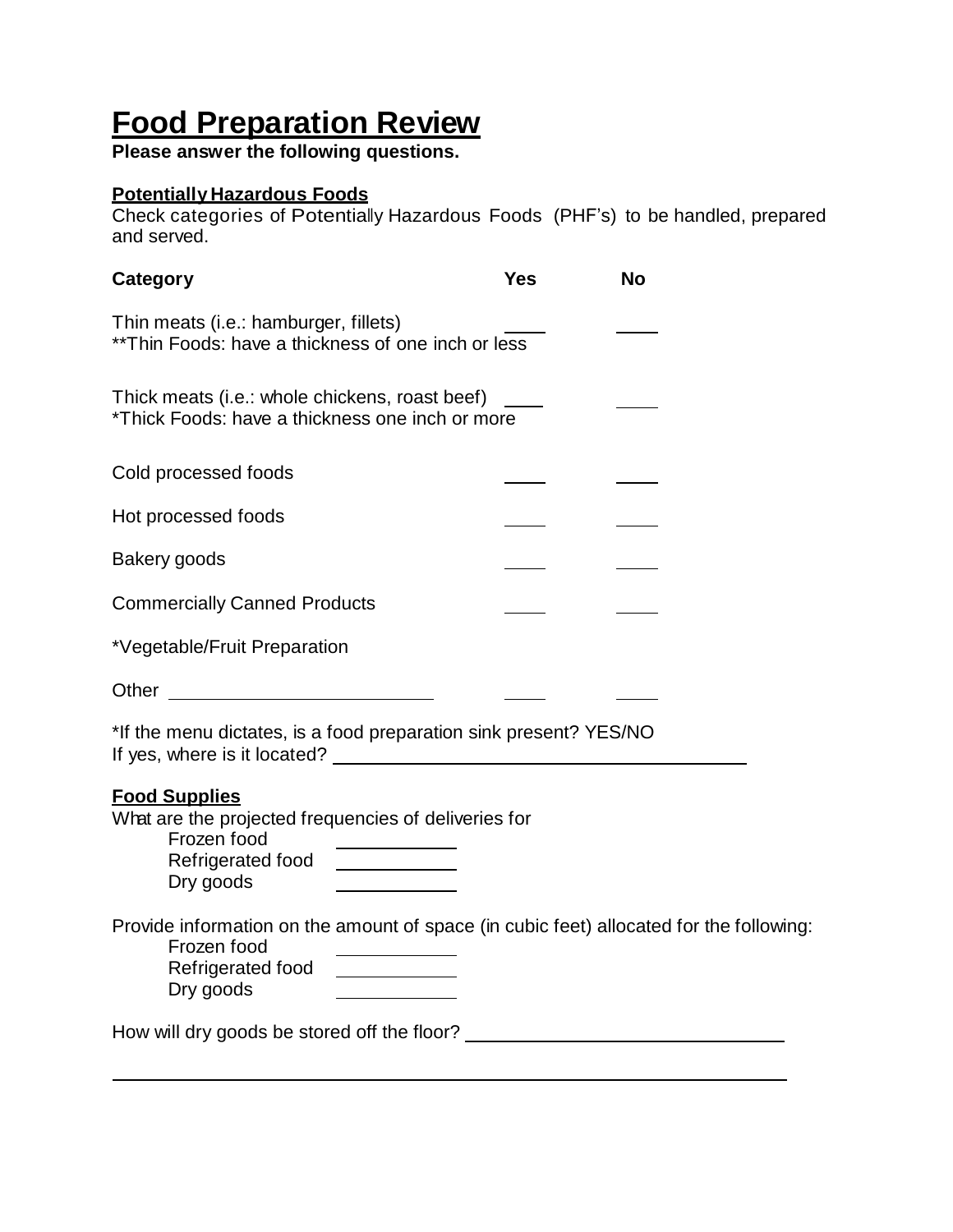## **Cold Storage**

Will raw meat, poultry and seafood be stored in the same refrigerators and freezers with cooked/ready-to eat foods? YES/NO

If yes, how will cross-contamination be prevented?

Does each cold storage unit have a thermometer? YES/NO **Walk-In Refrigeration and Freezer Storage**

| Walk-in Item # | Interior usable height (ft) | Interior Length (ft) | Interior Width (ft) |
|----------------|-----------------------------|----------------------|---------------------|
|                |                             |                      |                     |
|                |                             |                      |                     |
|                |                             |                      |                     |
|                |                             |                      |                     |
|                |                             |                      |                     |

- 1. List the number or name for each walk-in refrigerator and freezer. This should be the same number or name used on plans.
- 2. List the interior usable height of each walk-in (For example, for a unit with a 7' ceiling, the usable height would be 5.5' if the bottom shelf is 6" off the floor and storage will stop 1' from the ceiling.
- 3. List the interior length and width of each unit.

#### **Upright Refrigerators and Freezer Storage**

| Upright # | Interior depth (in) | Interior Length (in) | Interior Width (in) |
|-----------|---------------------|----------------------|---------------------|
|           |                     |                      |                     |
|           |                     |                      |                     |
|           |                     |                      |                     |
|           |                     |                      |                     |
|           |                     |                      |                     |

- **1.** List the number or name for each upright refrigerator and freezer. This should be the same number or name used on plans. **Do not list working, preparation and line refrigerators.**
- 2. List the interior depth, width and height for each unit.

Number of soft service ice cream machines\_

Number of ice machines\_ Self-dispensed Hand Scoop

## **Dry Storage**

| Location | Usable room height (ft)   Interior Length (ft) | Interior Width (ft |
|----------|------------------------------------------------|--------------------|
|          |                                                |                    |
|          |                                                |                    |
|          |                                                |                    |
|          |                                                |                    |
|          |                                                |                    |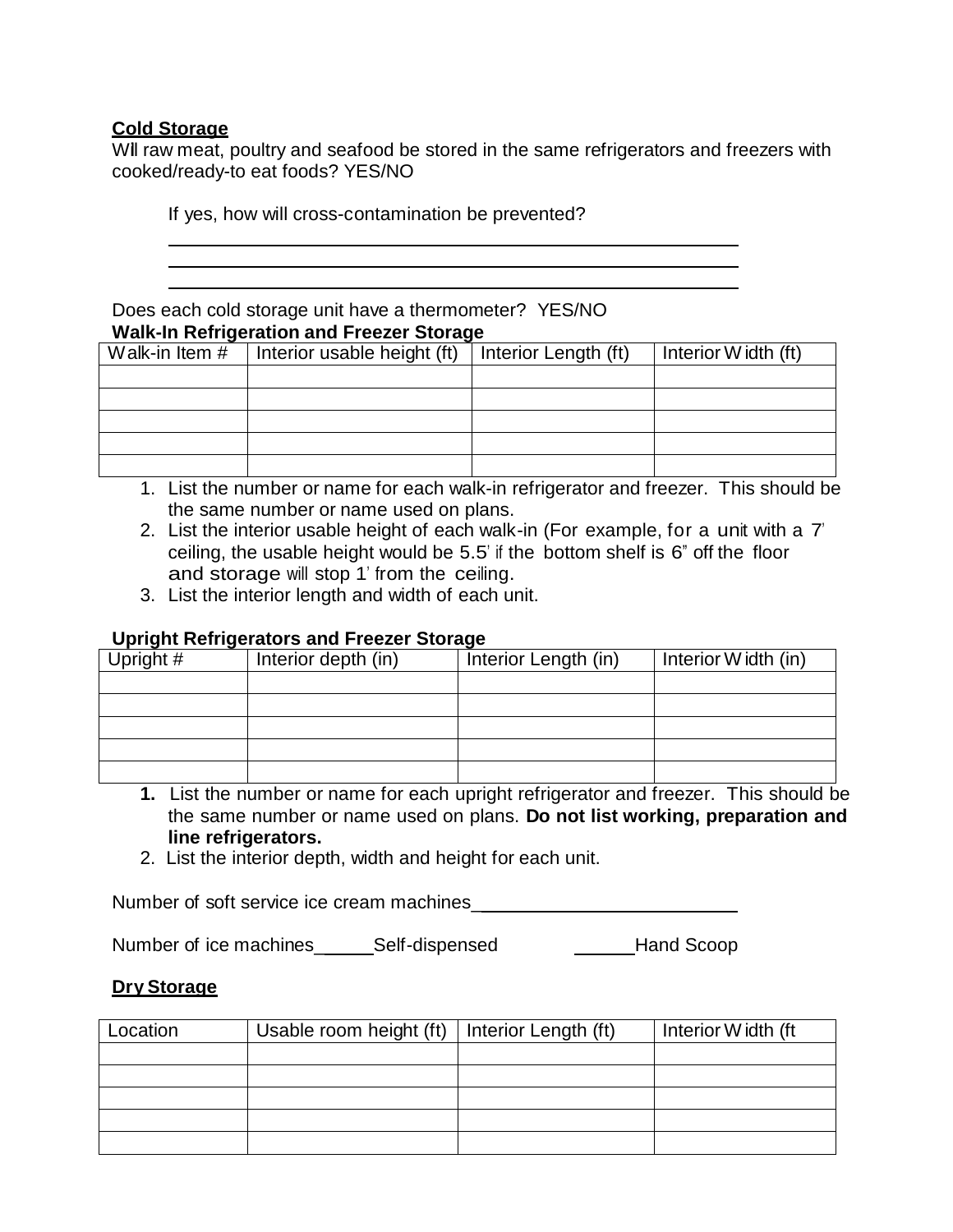- 1. List the interior usable height of each storage area. (Determine height from floor to ceiling, and then subtract height of food off floor (6 inches) and height of food from ceiling.
- 2. Please note any auxiliary storage (i.e. Outside)

#### **Or if there is no dry storage room proposed**

| Total Shelving Length (ft) | Shelving Width (ft) |
|----------------------------|---------------------|
|                            |                     |
|                            |                     |

## 3. Will Canned Racks be utilized? YES/NO

If yes List storage capacity

## **Bulk Storage**

Are containers constructed of safe materials to store bulk food products? YES/NO Indicate type

## **Advanced Food Preparation**

Please list categories of foods prepared more than 12 hours in advance of service.

Will disposable gloves and/or utensils and /or food grade paper be used to prevent handling of ready-to-eat foods? YES/NO

## **Pre- chilling and Produce Cleaning**

Will ingredients for cold ready-to –eat foods such as tuna, mayonnaise and eggs for salads and sandwiches be pre-chilled before being mixed and/or assembled? YES/NO If not, how will ready-to-foods be cooled to 41 F?

Will all produce be washed on-site prior to use? YES/NO

| Is there a planned location and procedure used for washing produce? YES/NO |  |  |  |  |  |
|----------------------------------------------------------------------------|--|--|--|--|--|
| Describe                                                                   |  |  |  |  |  |

If there is not a separate location to wash produce, describe the procedure for cleaning and sanitizing multiple use sinks between use.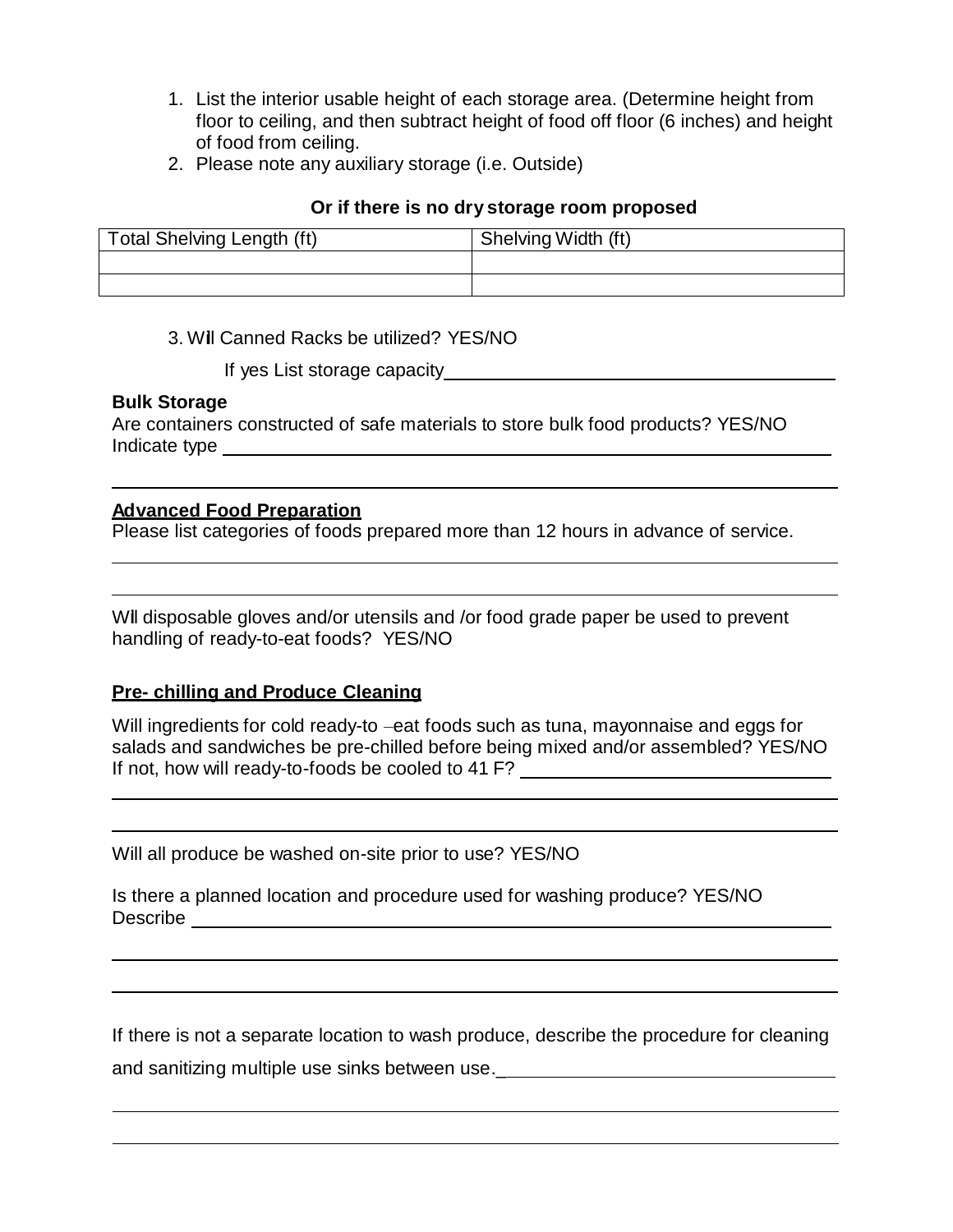Provide a HACCP plan for specialized processing methods such as vacuum packaged food items prepared on-site or otherwise required by the regulatory authority.

## **Thawing Frozen Potentially Hazardous Food**

Please indicate by checking the appropriate boxes how frozen potentially hazardous foods (PHF's) in each category will be thawed. More than one method may apply. Also, indicate where thawing will take place.

| <b>Thawing Method</b>                                                                                 | *Thick Frozen Foods | <b>**Thin Frozen Foods</b> |
|-------------------------------------------------------------------------------------------------------|---------------------|----------------------------|
| Refrigeration                                                                                         |                     |                            |
| <b>Running Continuous</b><br><b>Draining Water</b><br>Less than $70 Fo$ with a<br>Stand pipe in drain |                     |                            |
| Microwave (as part of the<br>cooking process)                                                         |                     |                            |
| Cooked from frozen state                                                                              |                     |                            |

\*Thick Frozen Foods: approximately one inch or more

\*\*Thin Frozen Foods: approximately one inch or less

## **Cooking**

List types of cooking equipment\_

Will Thermometers be provided for monitoring product Temperature? Yes/No

If yes Describe calibration method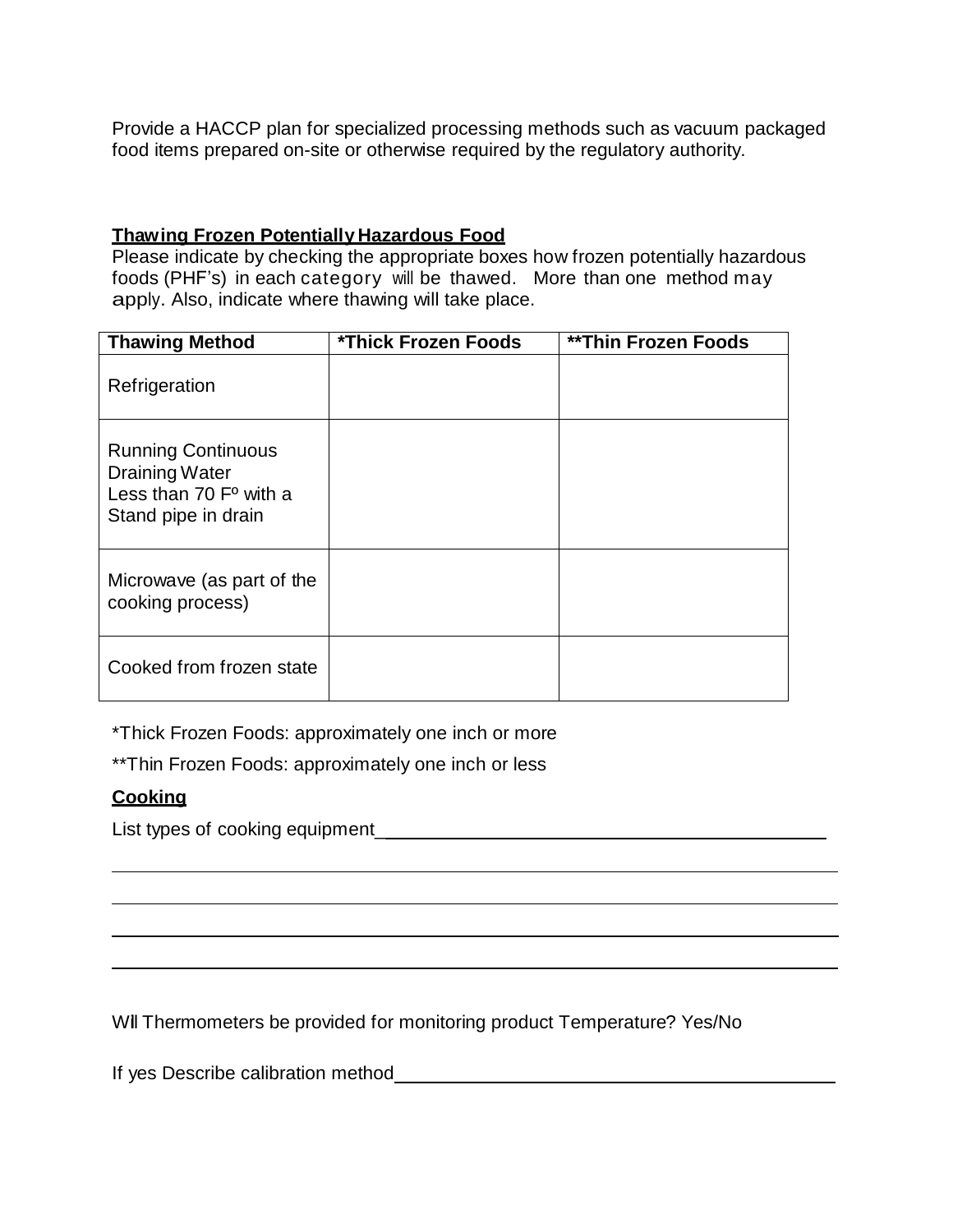# **Hot/Cold Holding**

How will hot PFH's be maintained at 135 F or above during holding service? Indicate type and number of hot holding units. \_\_\_\_\_\_\_\_\_\_\_\_\_\_\_\_\_\_\_\_\_\_\_\_\_\_\_\_\_

How will cold PHF's be maintained at 41 F or less during holding service? Indicate type and number of cold holding units. List here the size of working, preparation and line refrigerators.

| Prep or line | Interior depth | Interior Length | <b>Interior Width</b> | <b>Total Capacity</b> |
|--------------|----------------|-----------------|-----------------------|-----------------------|
| unit $#$     | (in)           | (in)            | (in)                  |                       |
|              |                |                 |                       |                       |
|              |                |                 |                       |                       |
|              |                |                 |                       |                       |
|              |                |                 |                       |                       |
|              |                |                 |                       |                       |

## **Catering Off-Site/Satellite Operations**

List menu items to be catered.

Maximum number of catered meals per day will be \_\_\_\_\_\_\_\_\_\_\_\_\_.

## **Catering**

How will hot food be held at proper temperature during transportation and at the remote serving location?

How will cold food be held at proper temperature during transportation and at the remote serving location?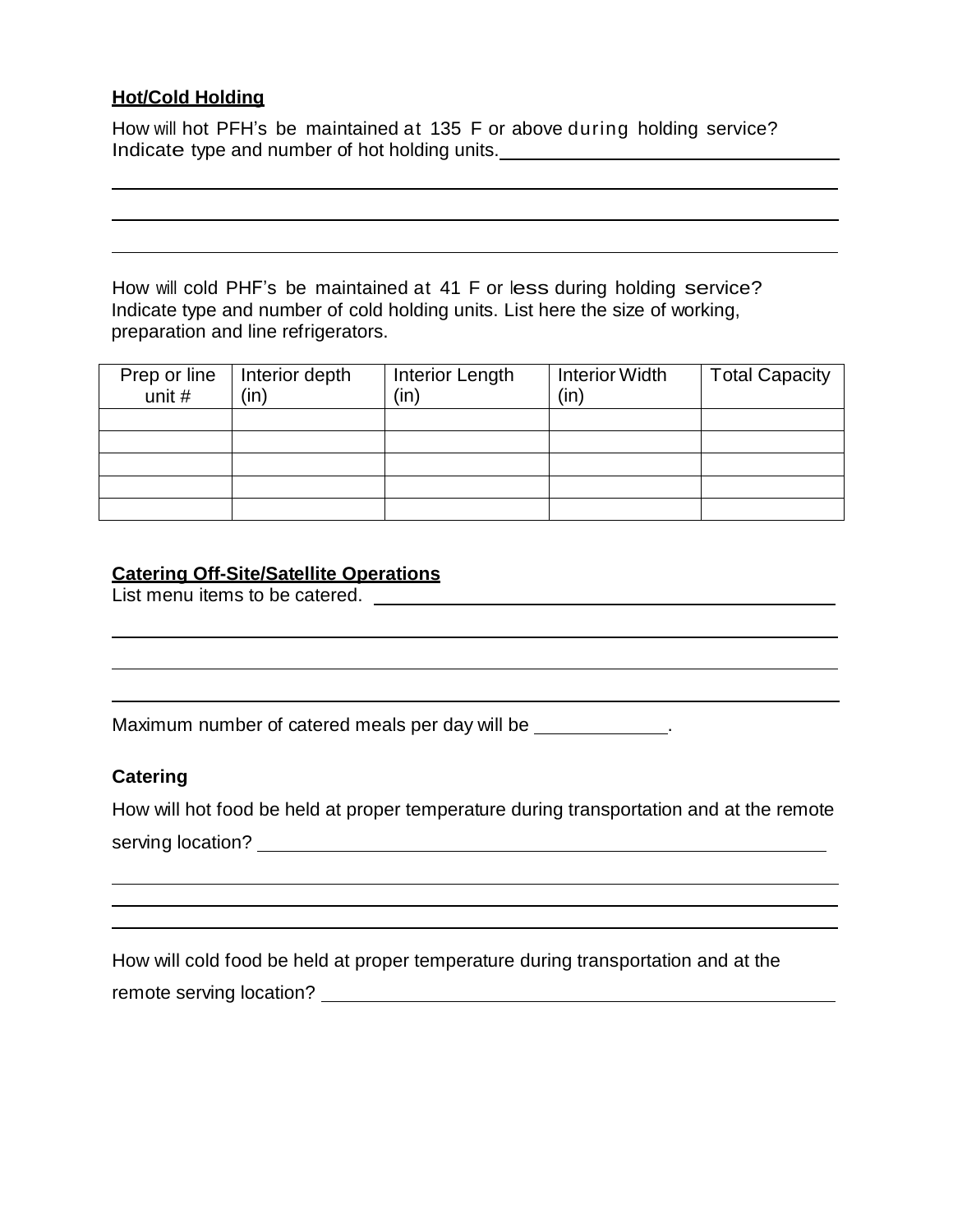# **Catering (contd)**

How will the food be protected during service?

What types of vehicles will be used to transport food?

Do you plan on Catering Group Functions on the Purdue Campus? Ves; No If yes Contact Dan Hardy at the Purdue University Food Stores Department; Telephone (765)-494-2015; Fax (765)-494-8741; e-mail [dghardy@purdue.edu](mailto:dghardy@purdue.edu) to obtain a copy of their food vendor contract that is good from for one year from July 1- June 30<sup>th</sup>.

What types of sneeze guards or food protection devices will be used?

# **Cooling**

Please indicate by checking the appropriate boxes how PHF's will be cooled to 41F within 6 hours **(135 F to 70 F in 2 hours and 70 F to 41 F in 4 hours).** Also, indicate where cooling will take place.

| <b>Cooling Method</b> | <b>Thick</b> | <b>Thin</b>  | <b>Thin Soups</b> | <b>Thick Soups</b> | <b>Rice/Noodles</b> |
|-----------------------|--------------|--------------|-------------------|--------------------|---------------------|
|                       | <b>Meats</b> | <b>Meats</b> | <b>Gravies</b>    | <b>Gravies</b>     |                     |
| <b>Shallow Pans</b>   |              |              |                   |                    |                     |
| Ice Baths             |              |              |                   |                    |                     |
| <b>Blast Chiller</b>  |              |              |                   |                    |                     |
| Other                 |              |              |                   |                    |                     |

Describe the procedure and equipment used for minimizing the length of time PHF's will be kept in the temperature danger zone (41 F to 135 F) during preparation.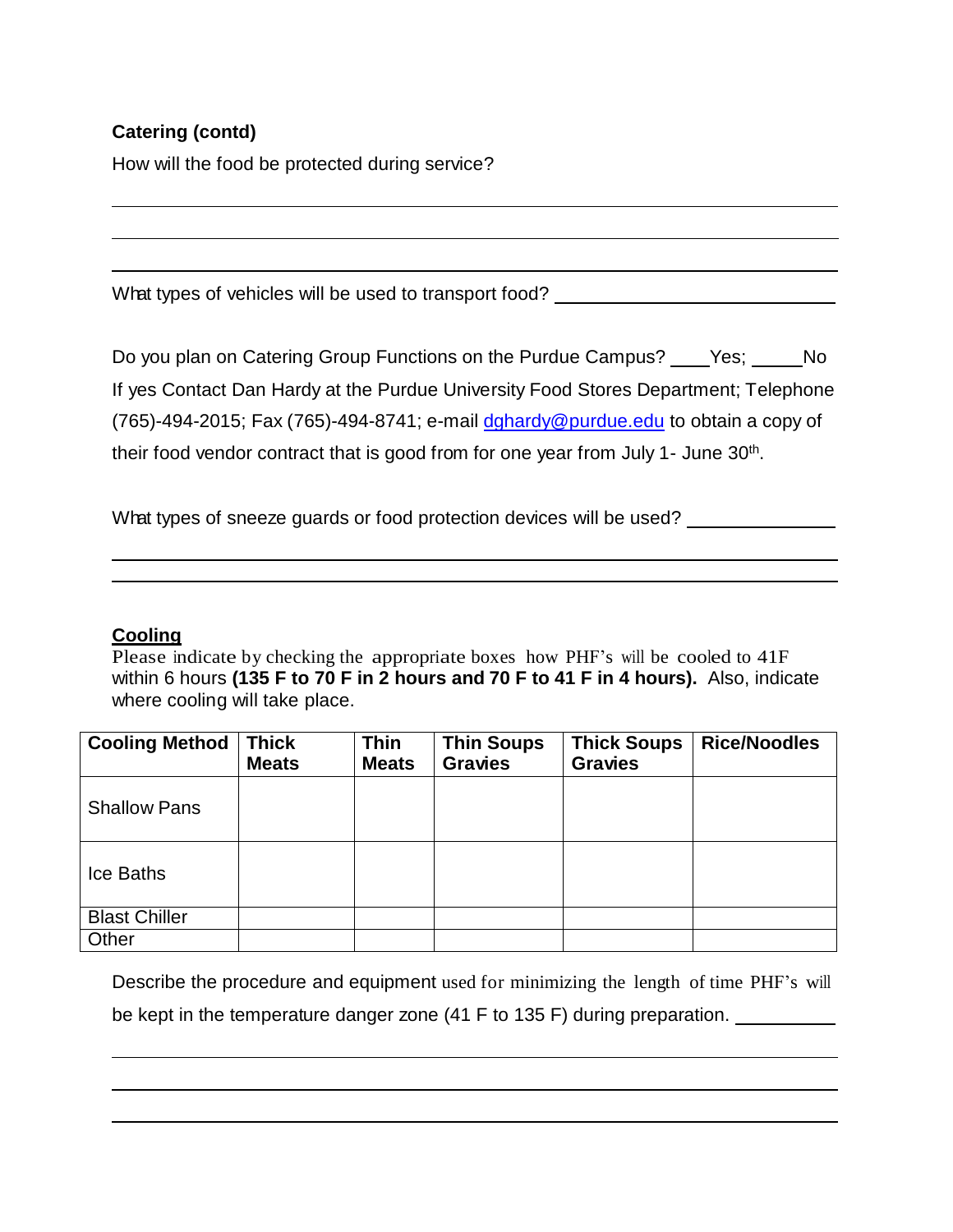#### **Date Marking**

When potentially hazardous food is ready-to-eat and will be kept under refrigeration for more than 24 hours after preparation/opening a last date of use must be placed on the item.

Will the establishment have food items that must be date marked? Yes/No

If yes, describe the date marking system that will be used?

#### **Reheating**

How will PHF's that are cooked, cooled, and reheated for hot holding be reheated so that all parts of the food reach a temperature of at least 165F for 15 seconds. Indicate type and number of units used for reheating.

How will re-heating food to 165 F for hot holding be done rapidly and within 2 hours?

Will Time be used as a control? YES/NO If Yes describe procedure to follow

#### **Management and Personnel**

Will employees be trained in good food sanitation practices? YES/NO Method of training?

Who is the establishment's certified food handler? \_\_\_\_\_\_\_\_\_\_\_\_\_\_\_\_\_\_\_\_\_\_\_\_\_\_\_\_\_ Attach a copy of certification.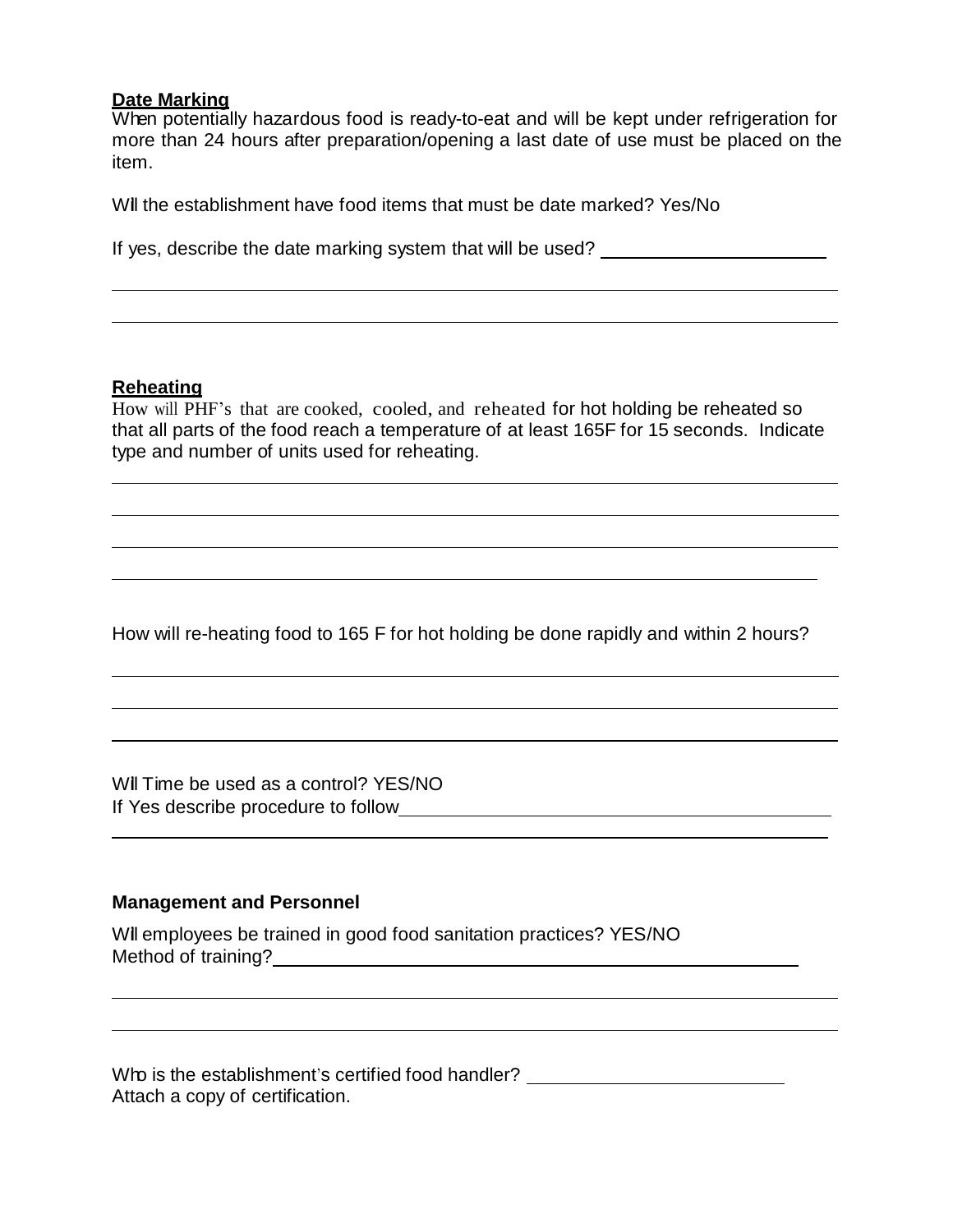Is there a written policy to exclude or restrict food workers who are sick or have infected cuts and lesions? YES/NO Please describe

#### **Hand washing/ Toilet Facilities**

Is there a hand washing sink in each food preparation and ware washing area? YES/NO

Will disposable gloves in a glove box holder be provided at the hand sink in food preparation and ware washing area? YES/NO

Do all hand washing sinks, including those in the restrooms have a mixing valve or combination faucet? YES/NO

Do self-closing metering faucets provide a flow of water for at least 15 seconds without the need to reactivate the faucet? YES/NO

Is hand cleanser available at all hand-washing sinks? YES/NO

Are hand-drying facilities available at all hand-washing sinks? YES/NO

Are waste receptacles available at all hand-washing sinks? YES/NO

Are covered waste receptacles available in each restroom? YES/NO

Is hot and cold running water under pressure available at each hand washing sink? YES/NO

Are all toilet room doors self-closing? YES/NO

Are all toilet rooms equipped with adequate ventilation? YES/NO

#### **Water Supply**

Is water supply public? \_\_\_\_\_; Private \_\_\_\_? If Private, has source been approved? YES/NO If Private has a satisfactory water analysis test been obtained? YES/NO If Private has the well been assigned a public water identification number? YES/NO Please attach copy of water report analysis.

#### **ICE**

| Where is ice made?               | On Premises | <b>Purchased Commercially</b> |
|----------------------------------|-------------|-------------------------------|
| Describe provision for ice scoop |             |                               |

Provide location of icemaker or bagging operation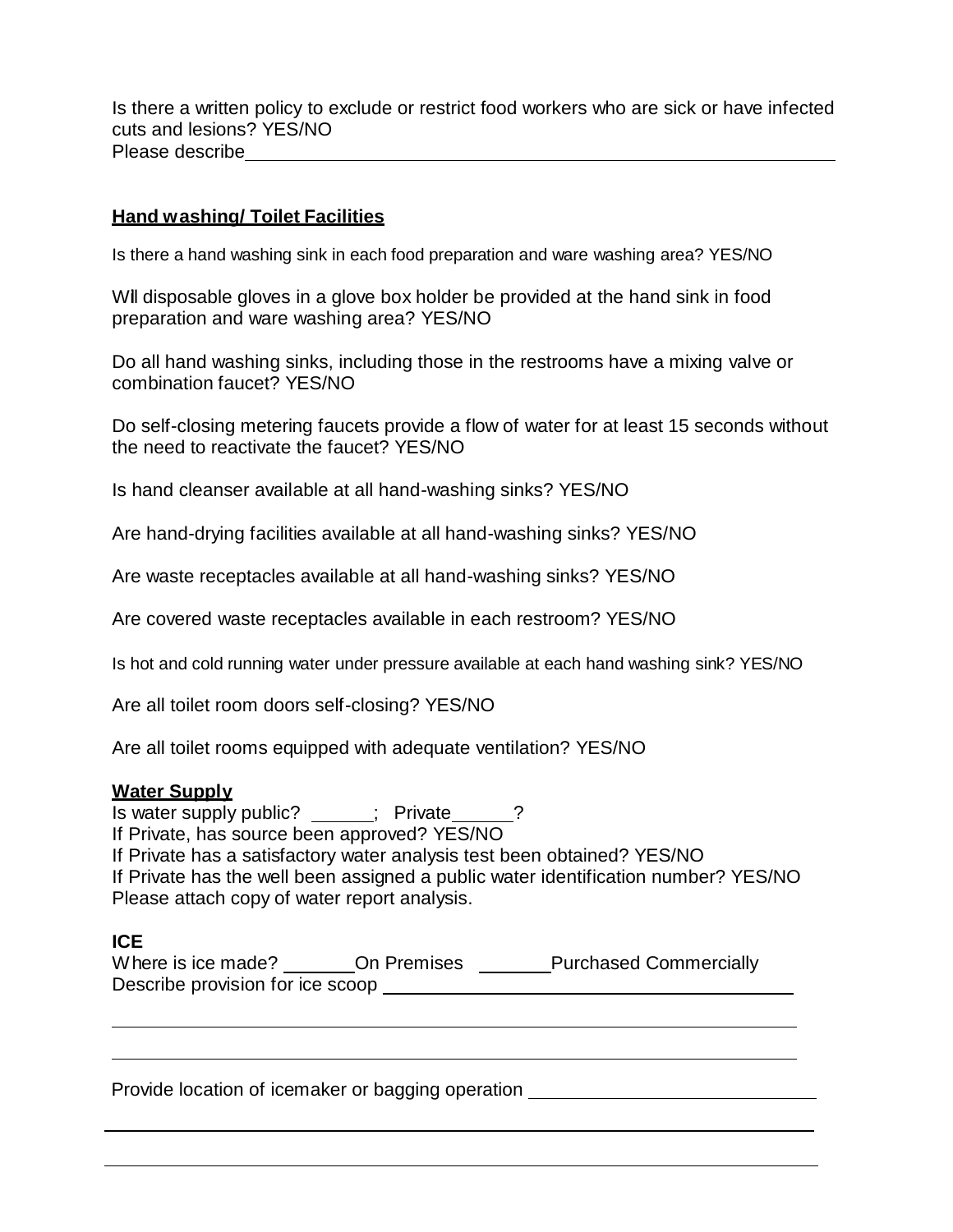# **ICE (cont'd)**

How are backflow prevention devices inspected and serviced?

#### **Plumbing Connections**

|                           | Air Gap | Air Break | In line     | Integral | P    | Vacuum         | Condensate |
|---------------------------|---------|-----------|-------------|----------|------|----------------|------------|
|                           |         |           | <b>Back</b> | Trap     | Trap | <b>Breaker</b> | Pump       |
|                           |         |           | Flow        |          |      |                |            |
| <b>Toilet</b>             |         |           |             |          |      |                |            |
| <b>Urinals</b>            |         |           |             |          |      |                |            |
| Dishwasher                |         |           |             |          |      |                |            |
| Garbage Grinder           |         |           |             |          |      |                |            |
| <b>Ice Machines</b>       |         |           |             |          |      |                |            |
| Ice Storage Bin           |         |           |             |          |      |                |            |
| <sup>1</sup> Sinks        |         |           |             |          |      |                |            |
| a. Mop                    |         |           |             |          |      |                |            |
| b. Janitor                |         |           |             |          |      |                |            |
| c. Hand wash              |         |           |             |          |      |                |            |
| 3 compartment<br>d.       |         |           |             |          |      |                |            |
| 2 compartment<br>е.       |         |           |             |          |      |                |            |
| 1 compartment<br>f.       |         |           |             |          |      |                |            |
| g. water station          |         |           |             |          |      |                |            |
| <b>Steam Tables</b>       |         |           |             |          |      |                |            |
| Dipper Wells              |         |           |             |          |      |                |            |
| Condensate/               |         |           |             |          |      |                |            |
| <b>Drain Lines</b>        |         |           |             |          |      |                |            |
| <b>Hose Connection</b>    |         |           |             |          |      |                |            |
| Potato Peeler             |         |           |             |          |      |                |            |
| <b>Beverage</b>           |         |           |             |          |      |                |            |
| Dispenser                 |         |           |             |          |      |                |            |
| w/carbonator              |         |           |             |          |      |                |            |
| <sup>1</sup> Floor Drains |         |           |             |          |      |                |            |
|                           |         |           |             |          |      |                |            |

<sup>1</sup>The three compartment, food preparation, and mop sinks as well as floor drains in the kitchen should all drain through a grease interceptor; the size will be determined by the operator of your wastewater treatment facility.

\*Trap: A fitting or device, which provides a liquid seal to prevent the emission of sewer gases without materially affecting the flow of sewage or wastewater through it. An integral trap is one that is built directly into the fixture e.g., a toilet fixture. A "P" trap is a fixture trap that provides a liquid seal in the shape of the letter "P: Full "S" traps are prohibited.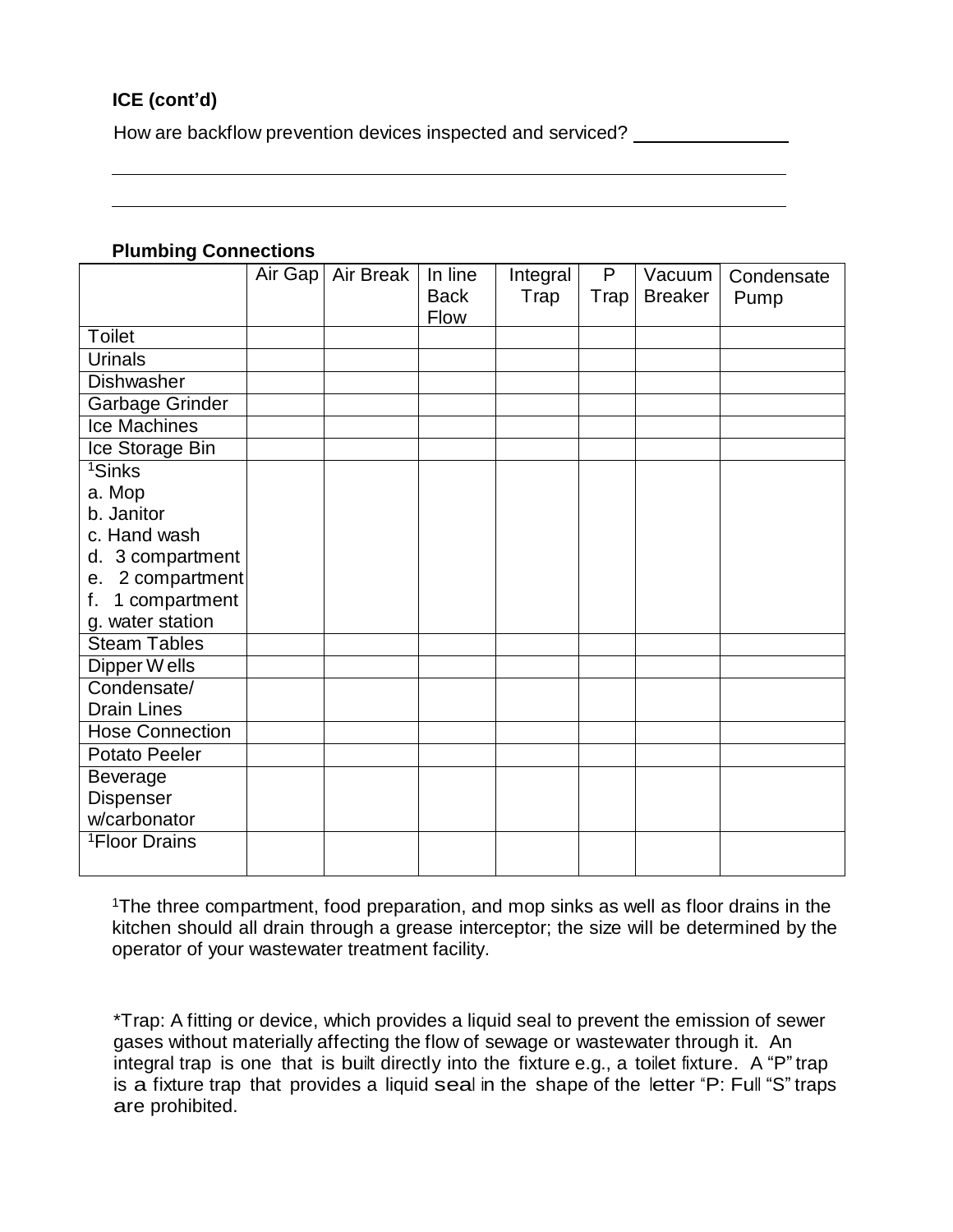## **Sewage Disposal**

Are floor drains provided and easily cleanable? YES/NO If so, indicate location:

#### **Service Sinks**

Is a mop sink present? YES/NO If no, please describe facility for cleaning of mops and other equipment: \_

## **Dishwashing Facilities and Clean in Place Procedures**

What equipment will be installed for ware washing use?

Dishwasher

Three compartment sink

Are there drain boards on both ends of the utensil sink? YES/NO CIP

What type of sanitization is used for dishwasher? \_\_\_\_Hot water; \_\_\_\_Chemical

Is ventilation provided for dishwasher? YES/NO

Do all dish machines have templates with operating instructions? YES/NO

Do all dish machines have temperature/pressure gauges as required that are accurately working? YES/NO

Does the largest pot and pan fit into each compartment of the pot sink or dishwasher? YES/NO

## **Clean in Place Procedures (CIP)**

If no, How will cooking equipment, cutting boards, counter tops and other food contact surfaces which cannot be submerged in sinks or put through a dishwasher be

sanitized? Describe the procedure for manual cleaning and sanitizing equipment that is too large to fit into a utensil sink or automatic dish machine?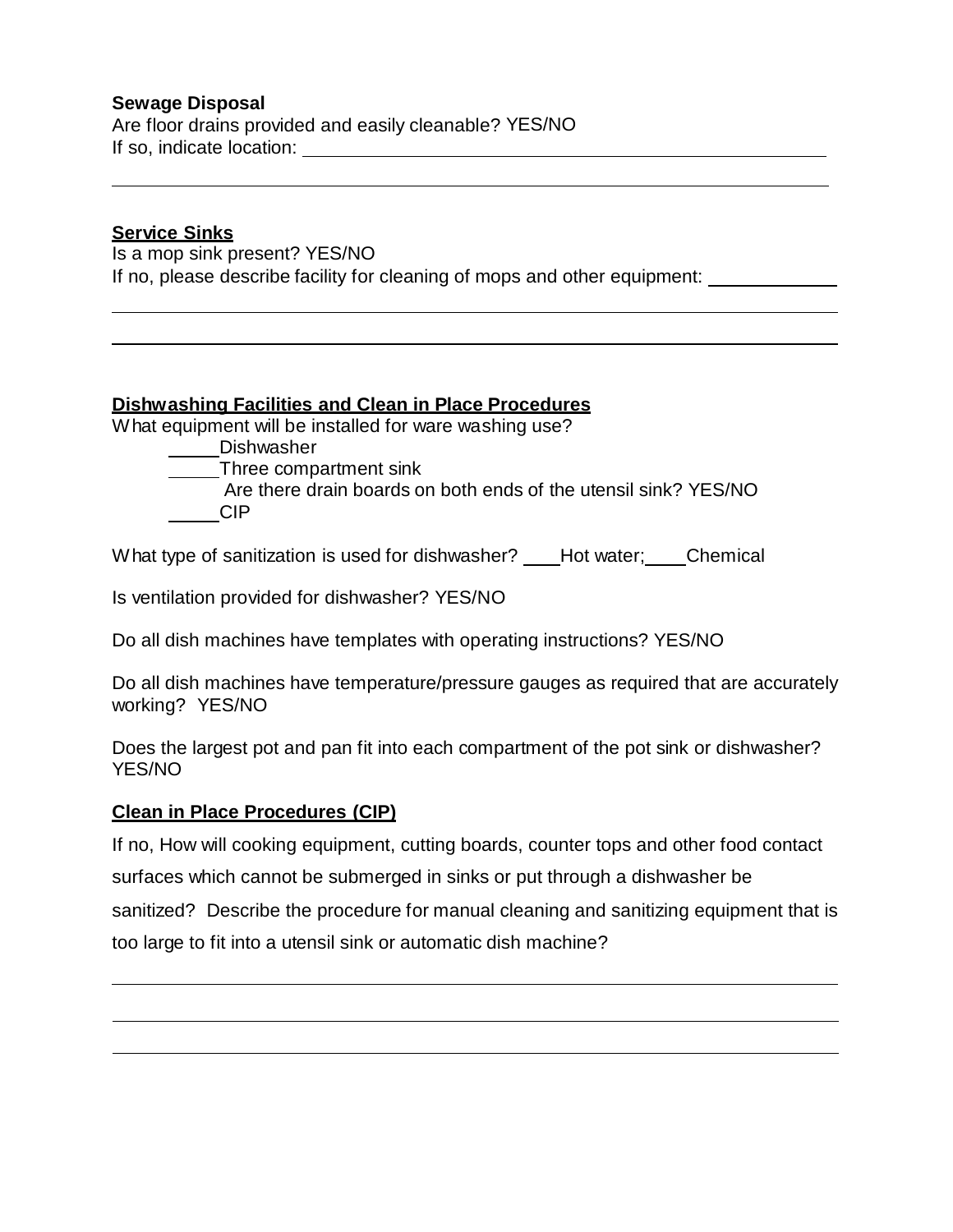## **Sanitizer**

What type of sanitizer is to be used? \_\_\_Chlorine \_\_\_Hot Water **Iodine Quaternary ammonium Other** 

Are the Sanitizers labeled for commercial food use? YES/NO Are test Kits Provided to Measure Sanitizer Concentration? YES/NO

#### **Hot Water**

When multiple separate water heaters are provided indicate which water heater serves which fixtures.

| Identify and list all equipment that will be | <b>Number</b>   | <b>Supplied by</b> |
|----------------------------------------------|-----------------|--------------------|
| supplied with hot water.                     | <b>Provided</b> | water heater #     |
| <b>Hand sinks</b>                            |                 |                    |
| <b>Bathroom Sinks</b>                        |                 |                    |
| 1 Compartment Sinks                          |                 |                    |
| 2 Compartment Sinks                          |                 |                    |
| <b>3 Compartment Sinks</b>                   |                 |                    |
| Vegetable Sink                               |                 |                    |
| Overhead Spray Rinse                         |                 |                    |
| Bar sink 3 Compartment 4 Compartment         |                 |                    |
| Cook sink                                    |                 |                    |
| <b>Hot/Cold Water Filling Faucet</b>         |                 |                    |
| Bain-maire                                   |                 |                    |
| <b>Steam Table or Self Service Buffet</b>    |                 |                    |
| Coffee Urn                                   |                 |                    |
| <b>Kettle Stand</b>                          |                 |                    |
| Garbage Can Washer                           |                 |                    |
| <b>Clothes Washer</b>                        |                 |                    |
| <b>Employee Shower</b>                       |                 |                    |
| Mop Sink                                     |                 |                    |
| Dish machine: LHot water<br>Chemical         |                 |                    |
| Make and Model                               |                 |                    |
| Other                                        |                 |                    |
| Other                                        |                 |                    |

| Water Heater Manufacturer |          | ; Model Number                                                                   |   |  |  |
|---------------------------|----------|----------------------------------------------------------------------------------|---|--|--|
| Proposed size:            | Electric | <b>KW</b>                                                                        |   |  |  |
|                           | Gas      | <b>BTU's Thermal Efficiency</b>                                                  | % |  |  |
| Storage Capacity:         |          | gallons                                                                          |   |  |  |
| Recovery Rate:            |          | gallons per hour (@100 degree rise)                                              |   |  |  |
|                           |          | Is the hot water generator sufficient for the needs of the establishment? YES/NO |   |  |  |

Do hot water heaters serve any non-food equipment area? YES/NO If yes, please describe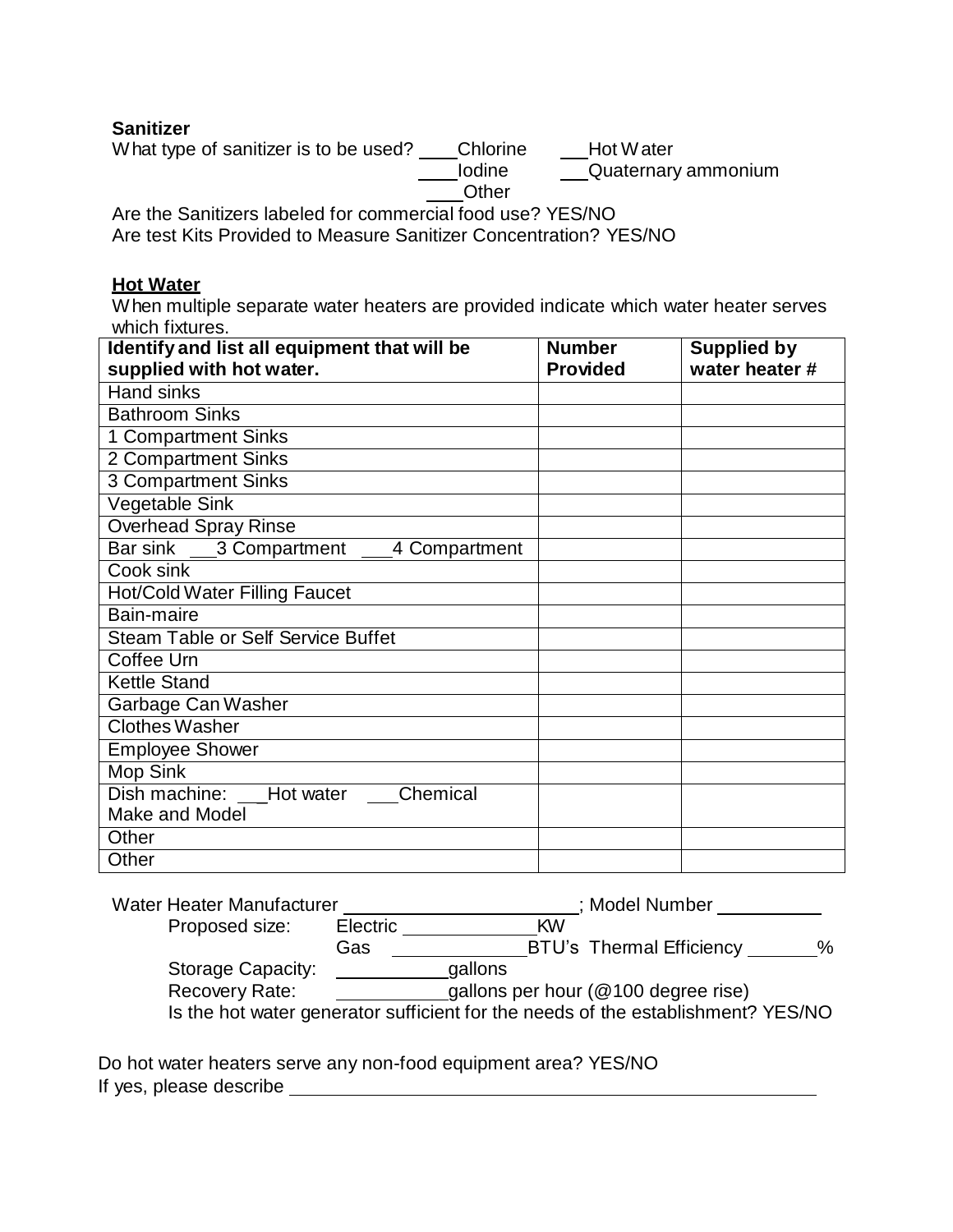#### **Insect and Rodent Control**

Will all outside doors be self-closing and rodent proof? YES/NO Are screen doors provided on all entrances open to the outside? YES/NO Do all open able windows have a minimum #16 mesh screening? YES/NO Is the placement of electrocution devices identified on the plan? YES/NO Will and pipes and electrical conduit chases be sealed; ventilation systems exhaust and intakes protected? YES/NO Is area around building clear of unnecessary brush and other harborage? YES/NO Will air curtains be used? YES/NO If yes, where?

List name and phone number of Pest Control Operator \_\_\_\_\_\_\_\_\_\_\_\_\_\_\_\_\_\_\_\_\_\_\_\_\_\_\_\_

#### **Garbage and Refuse**

#### **Inside**

Will refuse be stored inside? YES/NO If so, where? \_\_\_\_\_\_\_\_\_\_\_\_\_\_\_\_\_\_\_\_\_\_\_\_\_\_\_\_\_

## **Is there an area designated for garbage can or floor mat cleaning? YES/NO**

If YES Describe location

## **Outside Storage for Refuse and Recyclable Materials**

| *W ill a dumpster be used? YES/NO                                |  |
|------------------------------------------------------------------|--|
|                                                                  |  |
|                                                                  |  |
| *Will a compactor be used? YES/NO                                |  |
|                                                                  |  |
|                                                                  |  |
| *Will a grease rendering bin or grease container be used? YES/NO |  |
|                                                                  |  |
|                                                                  |  |
| Contractor                                                       |  |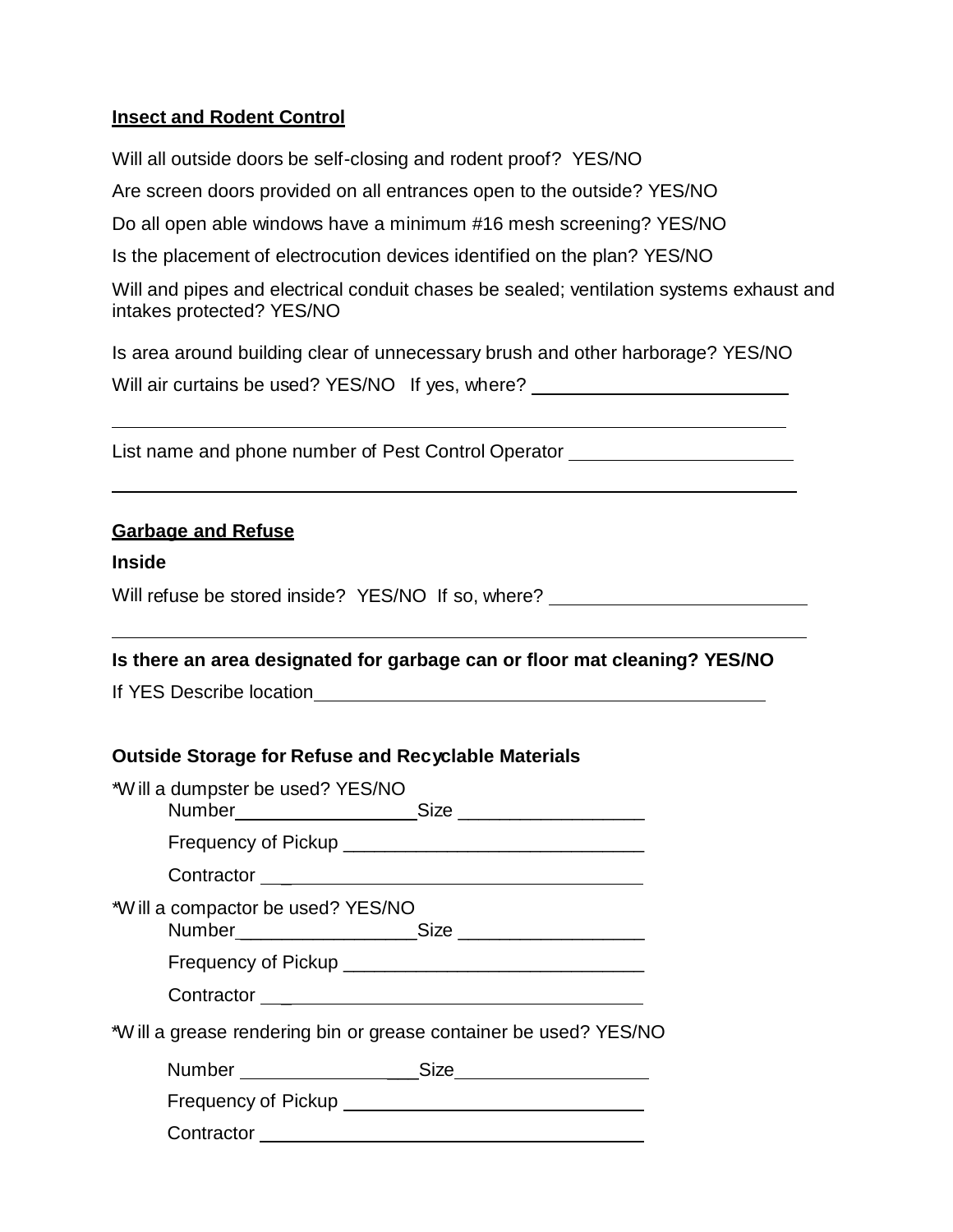# **Outside Storage**

Will garbage cans be stored outside? YES/NO \*Are outside storage containers kept secured?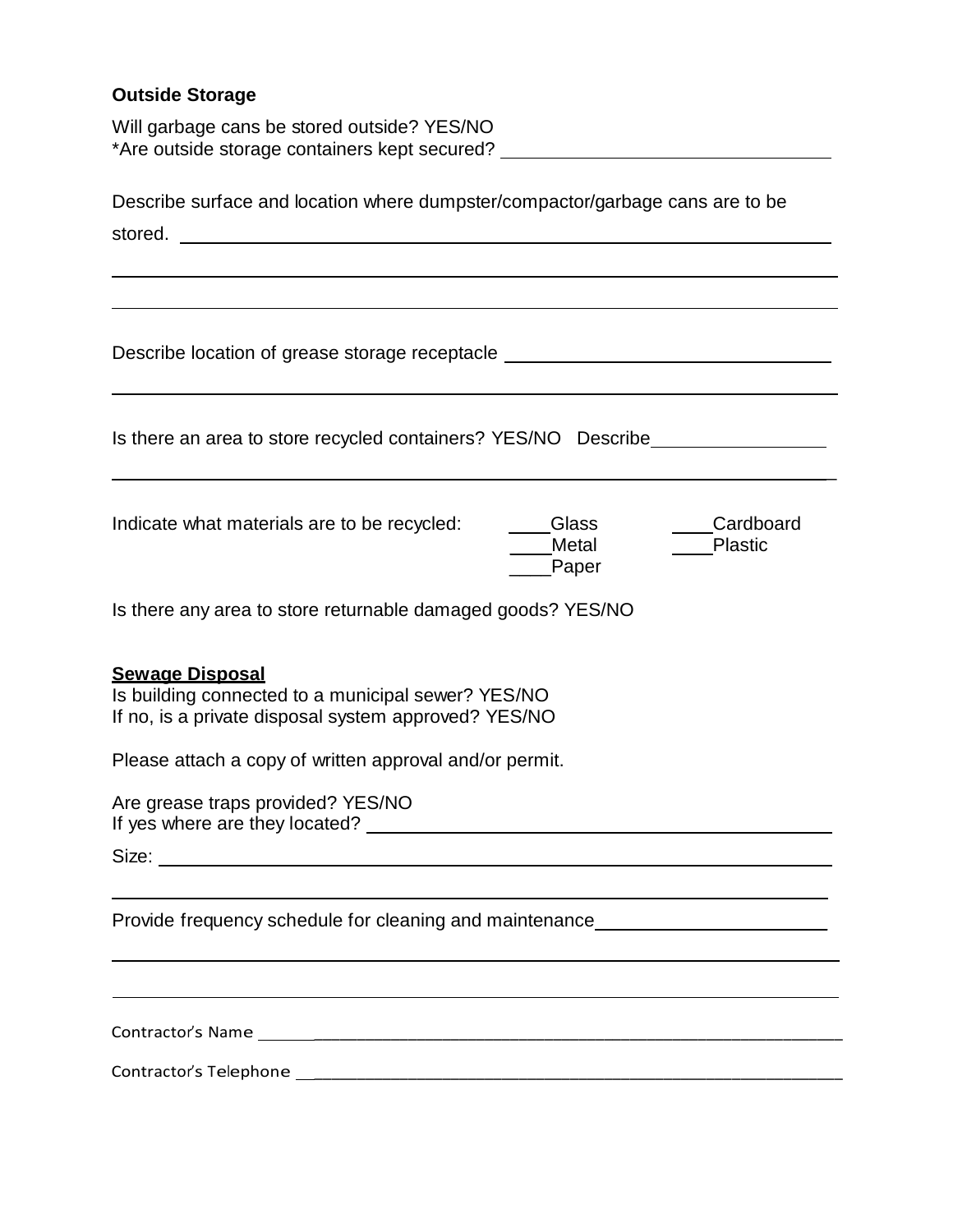#### **Dressing Rooms**

Are dressing rooms provided? YES/NO If lockers are provided will they be adequate in number to accommodate the needs of employees working the busiest shift? Yes/No

Describe storage facilities for employees' personal belongings (i.e. purses, coats)

#### **Toxic Materials**

Are insecticides/rodenticides stored separately from cleaning and sanitizing agents? YES/NO Indicate locations

Are all toxics for use on the premise or for retail sale (this includes personal medications) stored away from food preparation and storage areas? YES/NO

#### **Laundry and Linens**

Are laundry facilities located on premise? YES/NO If yes, is a laundry dryer available? YES/NO If yes, are they approved for commercial use? YES/NO If yes indicate location

If no, how will linens be cleaned?

Location of clean linen storage example and the contract of clean linen storage example and the contract of the contract of the contract of the contract of the contract of the contract of the contract of the contract of th

Location of soiled linen storage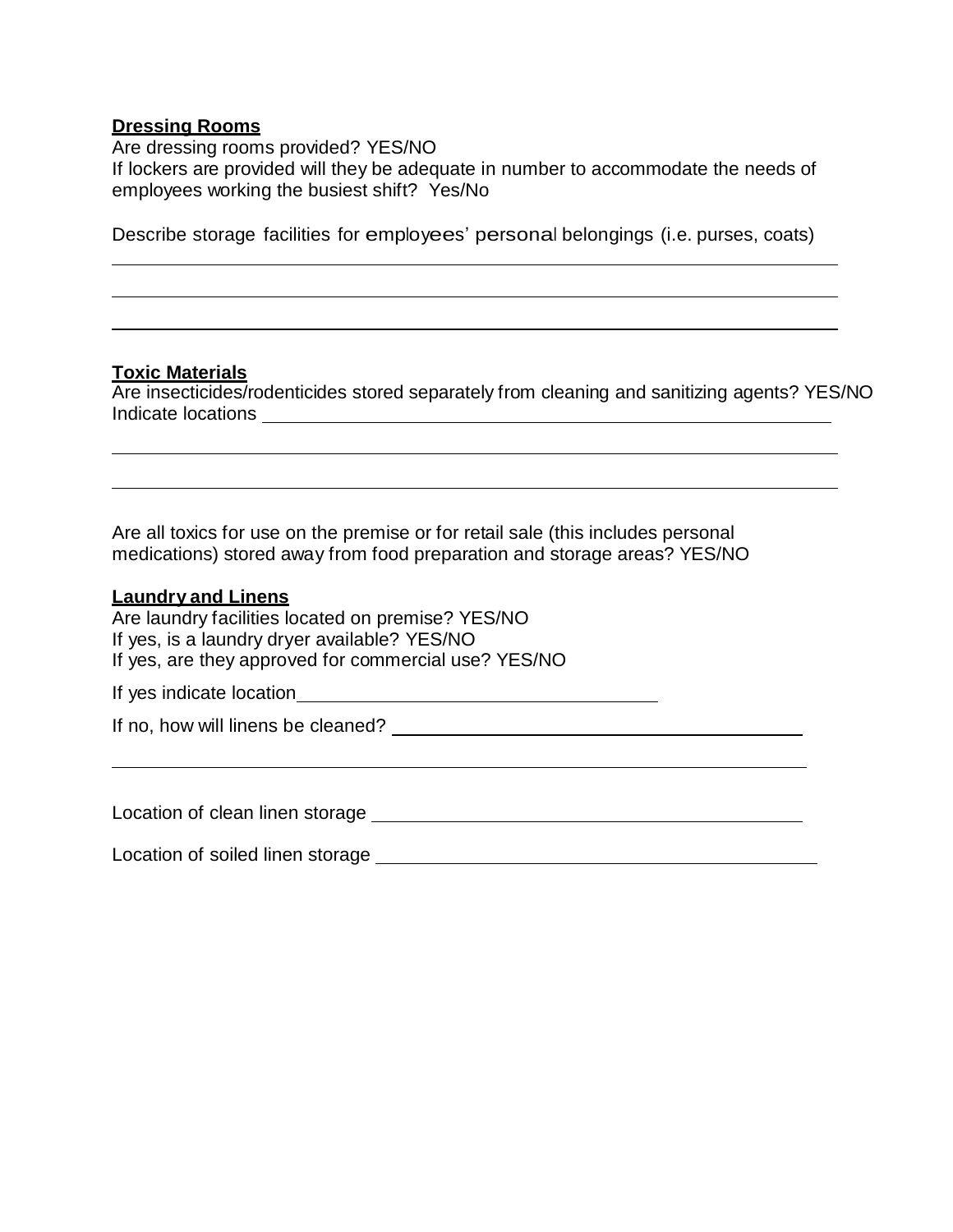# **Room Finish Schedule**

Applicant must indicate which materials (quarry tile, stainless steel, 4" plastic coved molding, etc) will be used in the following areas:

|                                              | <b>Floor</b> | Coving | <b>Walls</b> | <b>Ceiling</b> |
|----------------------------------------------|--------------|--------|--------------|----------------|
| Kitchen                                      |              |        |              |                |
| Bar                                          |              |        |              |                |
| <b>Food Storage</b>                          |              |        |              |                |
| <b>Other Storage</b><br><b>Dressing Room</b> |              |        |              |                |
| Garbage and Refuse<br>Storage                |              |        |              |                |
| Mop Service Basin<br>Area                    |              |        |              |                |
| Ware washing Area                            |              |        |              |                |
| <b>Walk-in Refrigerators</b><br>and Freezers |              |        |              |                |

# **Ventilation**

Indicate all areas where exhaust hoods are installed:

| <b>Location</b> | Filters/extraction  <br>devices | Square<br>Feet | <b>Fire</b><br><b>Protection</b> | Air<br><b>Capacity</b> | Air Make-<br>Up |
|-----------------|---------------------------------|----------------|----------------------------------|------------------------|-----------------|
|                 |                                 |                |                                  |                        |                 |
|                 |                                 |                |                                  |                        |                 |
|                 |                                 |                |                                  |                        |                 |
|                 |                                 |                |                                  |                        |                 |

How often will each listed ventilation hood system to be cleaned? \_\_\_\_\_\_\_\_\_\_\_\_\_\_

Will you have The Fire Marshal inspect the system after being cleaned? YES/NO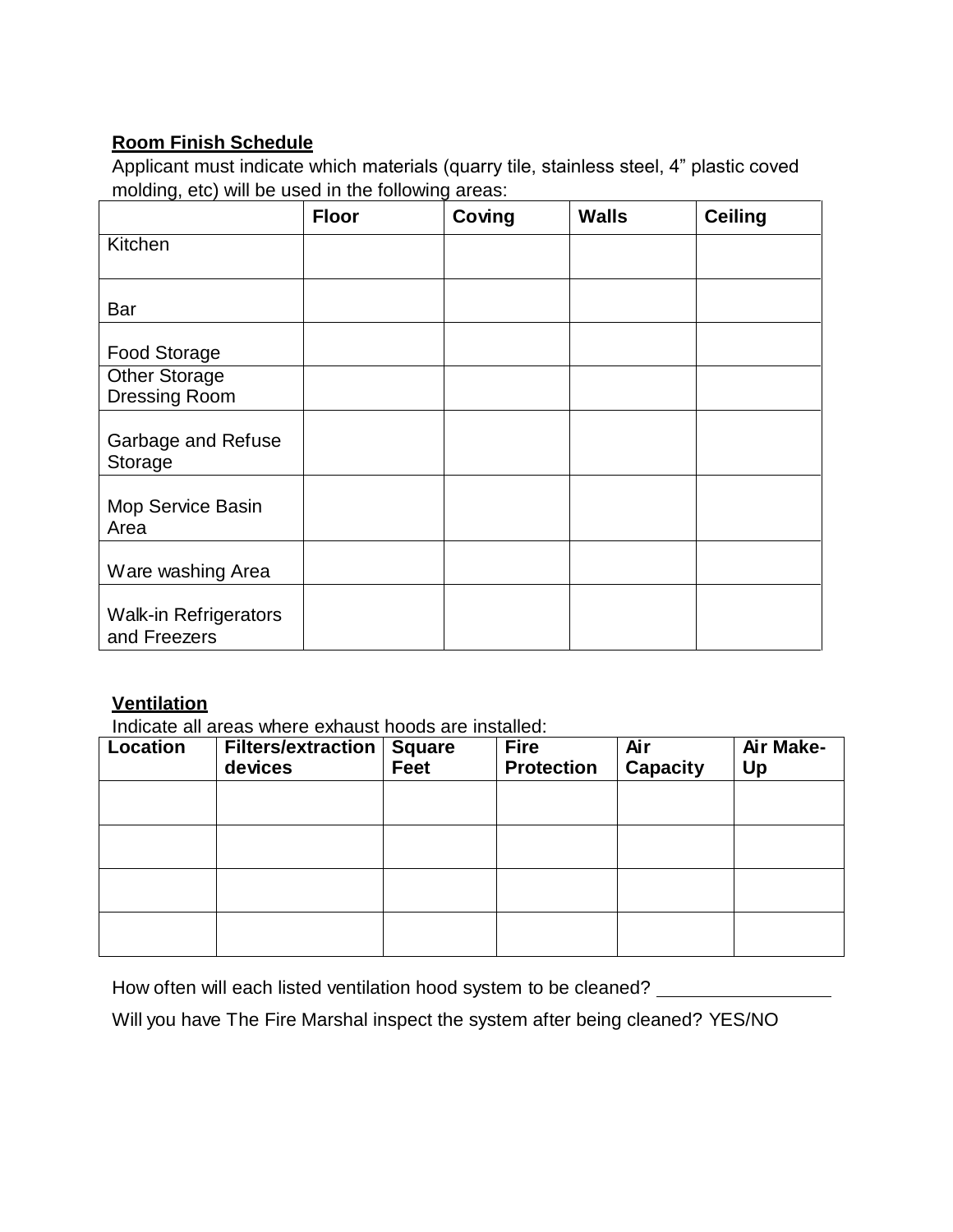STATEMENT: I certify that the information provide in this plan review application packet is accurate to the best of my knowledge. I fully understand that any deviation from this application without prior notification of the Tippecanoe County Health Department may nullify final approval.

| Printed Name of owner or representative | Date |
|-----------------------------------------|------|
| Signature of owner or representative    | Date |

\*\*\*\*Approval of these plans and specifications by the Tippecanoe County Health Department does not indicate compliance with any other code, law, or regulation that may be required (federal, state or local). It further does not constitute endorsement or acceptance of the completed establishment (structure or equipment). A pre-opening inspection of the establishment with equipment will be necessary to determine if it complies with the local and state laws governing food service establishments.